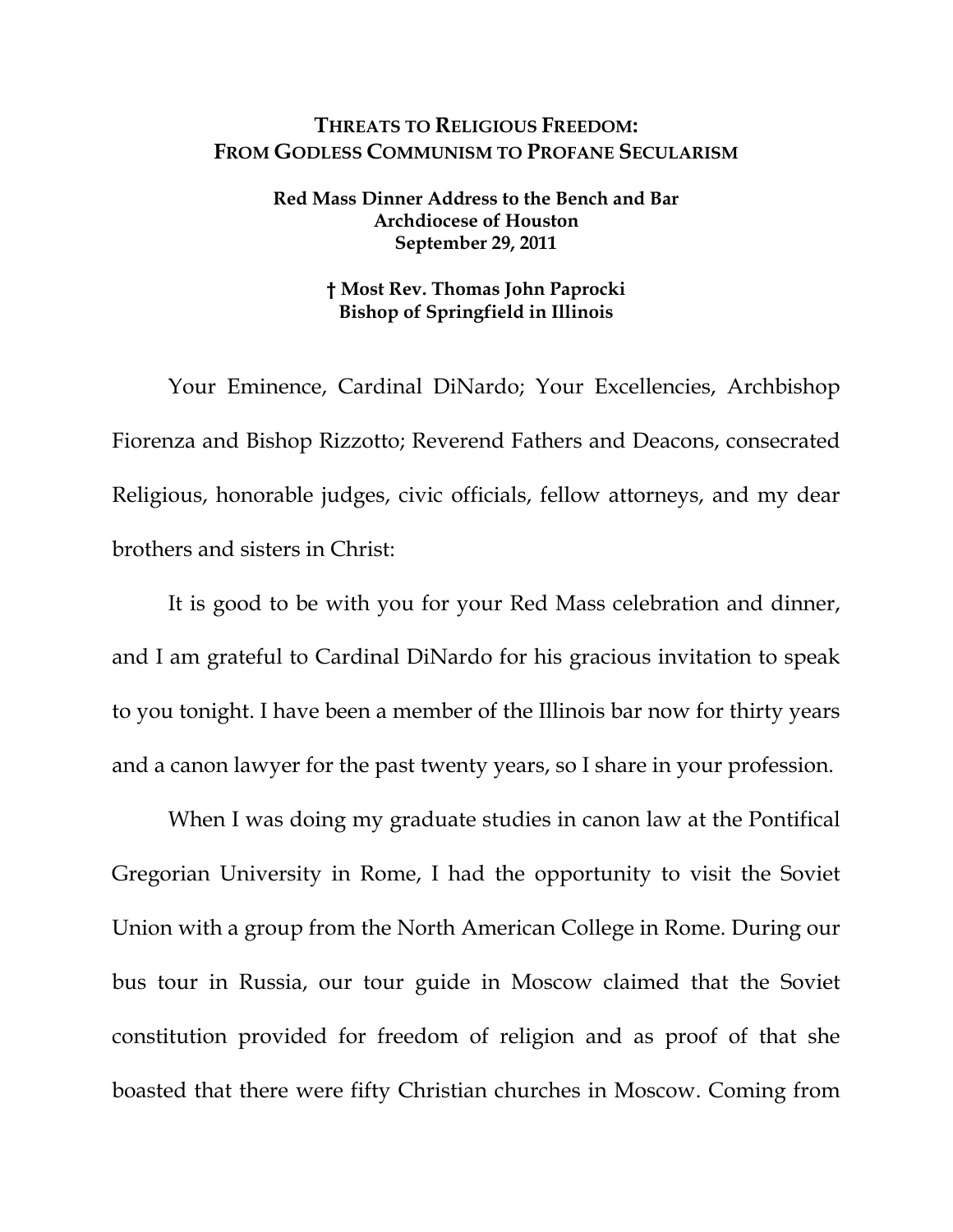the Archdiocese of Chicago where we had 365 parishes serving Catholics that made up 42% of the population, I quickly did the math in my head and concluded that fifty churches in a city the size of Moscow was hardly a testament to a robust Christian community.

I also learned more about the communist understanding of freedom of religion. For the Soviets, the phrase "freedom of religion" more accurately meant "freedom of worship," that is, people were free to pray in church, but outside of church they were not allowed to teach the faith or engage in faith-based charitable activities.

At the time, I thought how different that was from our understanding of the "free exercise of religion" protected by the First Amendment of the United States Constitution. I thought of our vast network of Catholic institutions in the United States: our schools, colleges, universities, hospitals, nursing homes, and social service agencies such as Catholic Charities.

Shortly after my visit to Moscow and Leningrad, the Soviet Union officially collapsed and everyone thought the ideologies of Godless Communism had disappeared in the wake of their manifest failure. Now, twenty years later, it appears that these ideologies have not disappeared,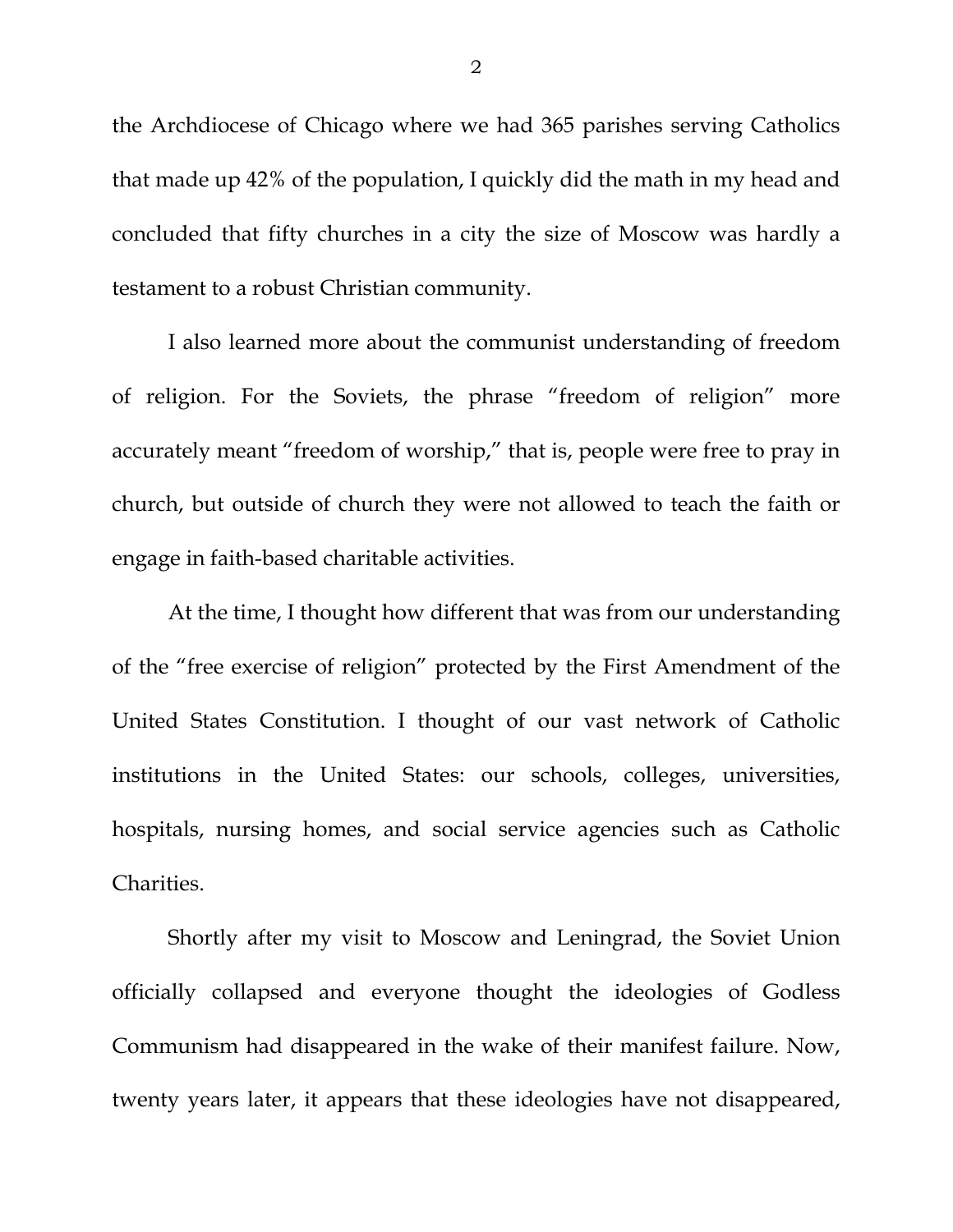but have simply morphed into another form. Nor is the spread of these newly-refurbished ideologies confined to the territories of the former Soviet Union and its satellites. In Western Europe and in North America, you won't find too many people espousing explicit belief in "Godless Communism," but you will find many people living by the principles of what aptly may be called "Profane Secularism."

Cardinal Francis George, Archbishop of Chicago, discussed the concept of "profane secularism" in his recent book, *God in Action: How Faith in God Can Address the Challenges of the World*. Cardinal George offers "a clarification about secularity and secularism: as a total philosophy of public life, secularism captures the world for the profane, the realm from which God is banished. . . . By contrast, an understanding of secularity as the ground between the sacred and the profane displays it as the world of the contingent, with its own penultimate ends and purposes. This understanding does not divorce the world from God, but it recognizes, in Christ's words, that God's kingdom is not of this world." Cardinal George then quotes "the formula of Pope Gelasius I (492-496), reminding Emperor Anastasius as he attempted to control the Church: 'There are two powers by which this world is principally governed,' not one. While the profane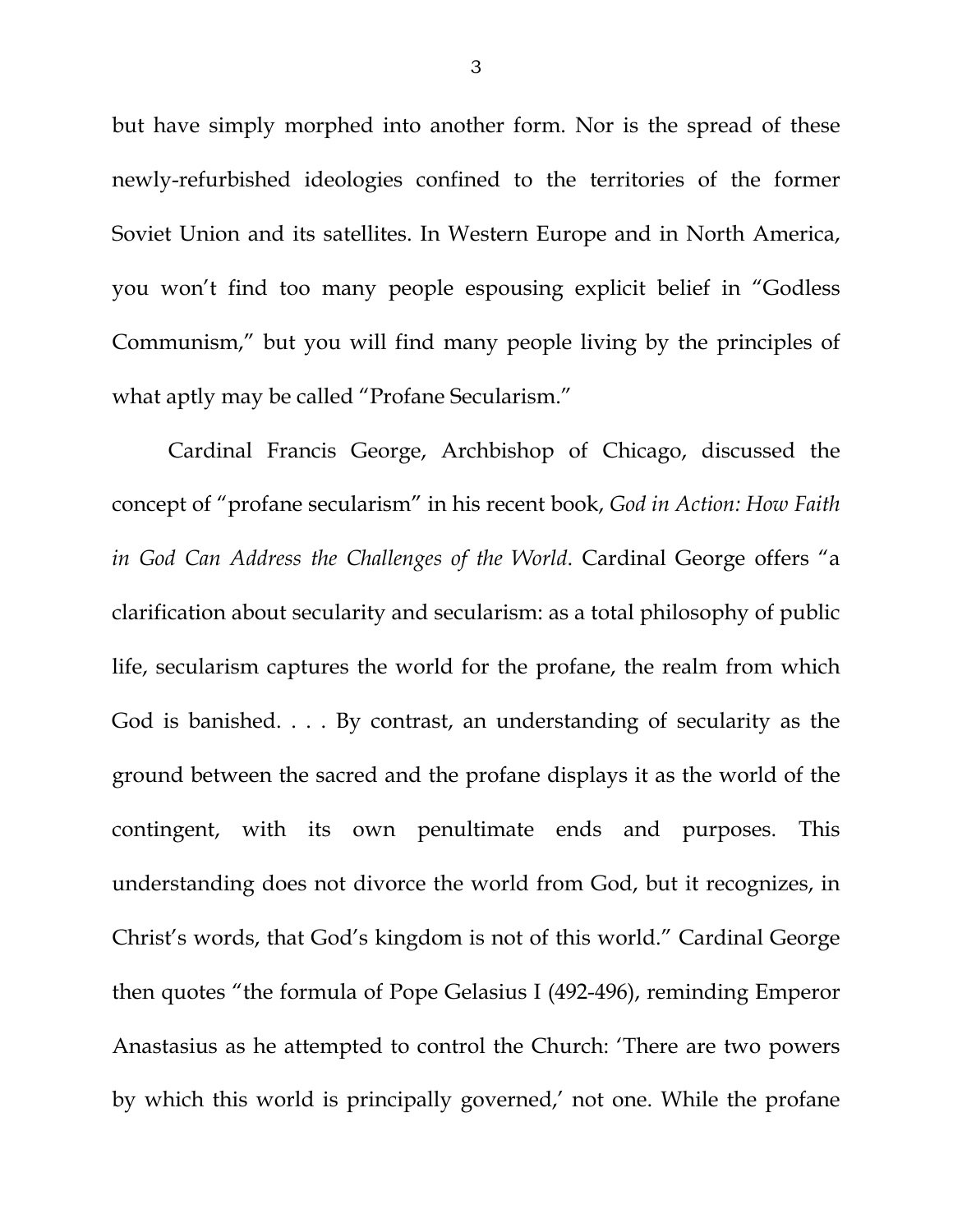excludes God, the sacred and the secular are both authorized by God, who therefore governs a human race defined by pluralism and institutional diversity."1

These distinctions are important, because the secular world *per se* should not be seen as the enemy of the sacred. Jesus recognized these two legitimate spheres when He said, "Render unto Caesar the things that are Caesar's, and unto God the things that are God's" (*Mark* 12:17). He didn't say that we should reject or be at war with the things of this world, or that the things of this world were inherently evil and should be avoided. In fact, the Bible tells us that God viewed His creation as "very good" (*Genesis* 1:1- 31). So it is not a question of the sacred and the secular, properly understood, being in opposition to each other. The problem is an ideology of secularism laced with profanity, not in the sense of "profanity" as commonly understood to refer to foul language, but "profanity" as related to the "profane," a word which comes from the Latin, *pro* + *fano*, literally, "out in front of the temple." The "profane" is that which is excluded or excludes itself from God, from all that is holy. Thus, our concern today is not with the secular world, but with a profane secularism that seeks to exclude God from the world outside the temple or church.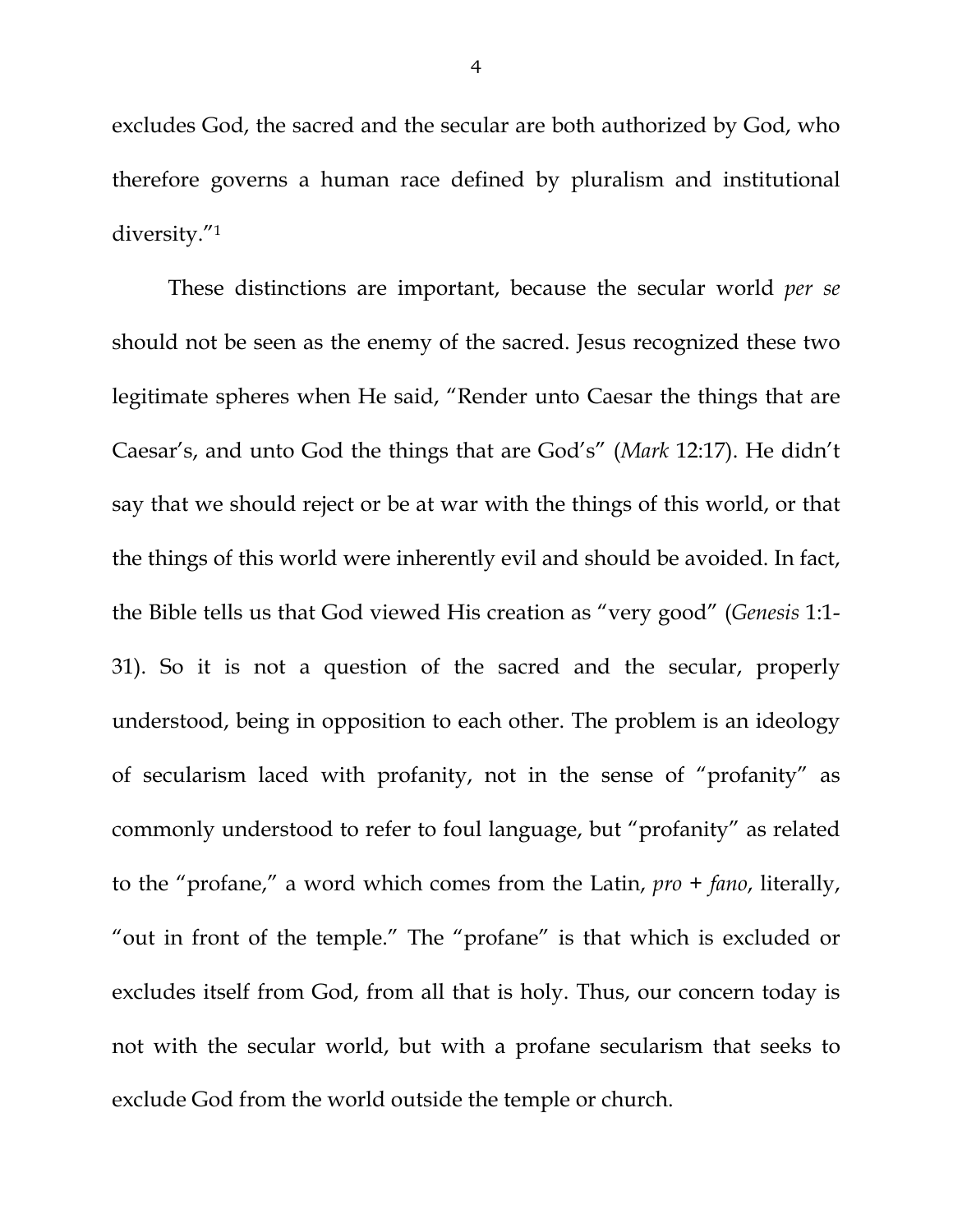Cardinal George spelled out the similarities between communism and contemporary secularism explicitly in a recent column in his diocesan newspaper, where he wrote, "The purpose of communism and of contemporary secularism is the same: to create a society where God cannot appear in public, to erase any evidence of religious belief from public life and to prevent the church from acting in history, confining the Church's mission to private worship, carrier of a belief system that can have no influence on society except on secularist terms. In this sense, secularists in this country and elsewhere are successors of the communists of the last century."2

The communist world of the last century is the milieu in which Karol Wojtyła grew up, who of course would become our great Holy Father, Blessed Pope John Paul II. His biographer, George Weigel, describes that world, which he calls "the communist culture of the lie," in these words: "Permissive abortion laws, communist youth camps that encouraged sexual experimentation, work schedules that separated husbands and wives, parents and children—all of these were tools in the communist campaigns against traditional Polish culture and against the Church and its moral teaching."3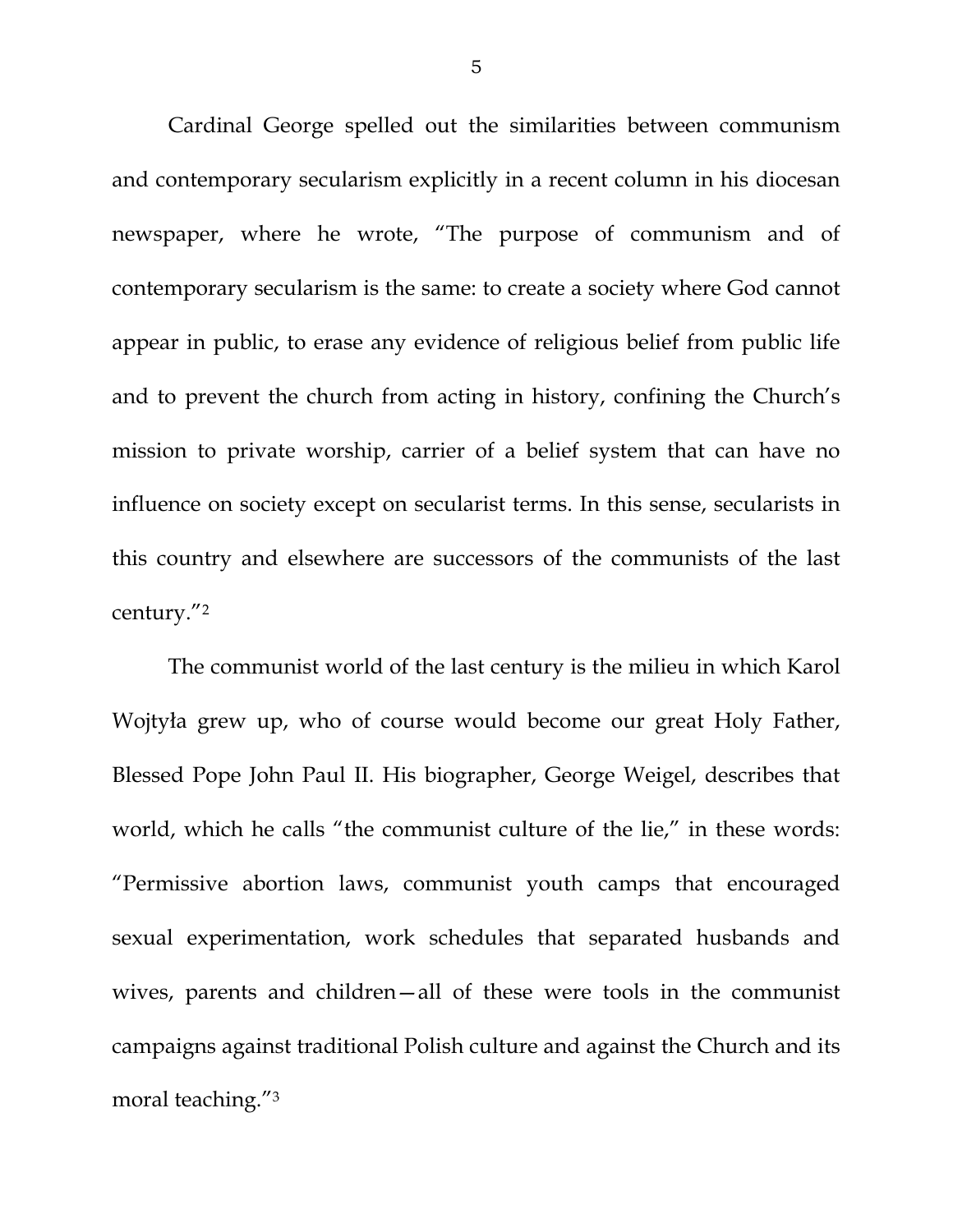The names, the programs and the underlying philosophies of godless communism and profane secularism may be different (for example, substitute "secular college campuses" for "communist youth camps that encourage sexual experimentation"), but many of the consequences are the same, especially with regard to freedom of religion. There are many examples of this from around the world, $4$  but I would like to focus on just a few of the more egregious threats to religious freedom right here in the United States.5

The imposition on religious freedom comes in the guise of nondiscrimination laws and codes. The result is that faith organizations are told whom they must employ and what they must assent to, or face being shoved off the public square. It is an ominous sign for our national security when the United States Military starts playing politically correct games with religious freedom. Volunteers from Gideons International have been informed that they can no longer give Bibles at the local military induction centers to the men and women entering the armed services. The Gideons have been giving out Bibles to American military personnel for more than half a century without incident. Apparently the government now thinks that soldiers armed with Bibles would pose a risk to our national security.6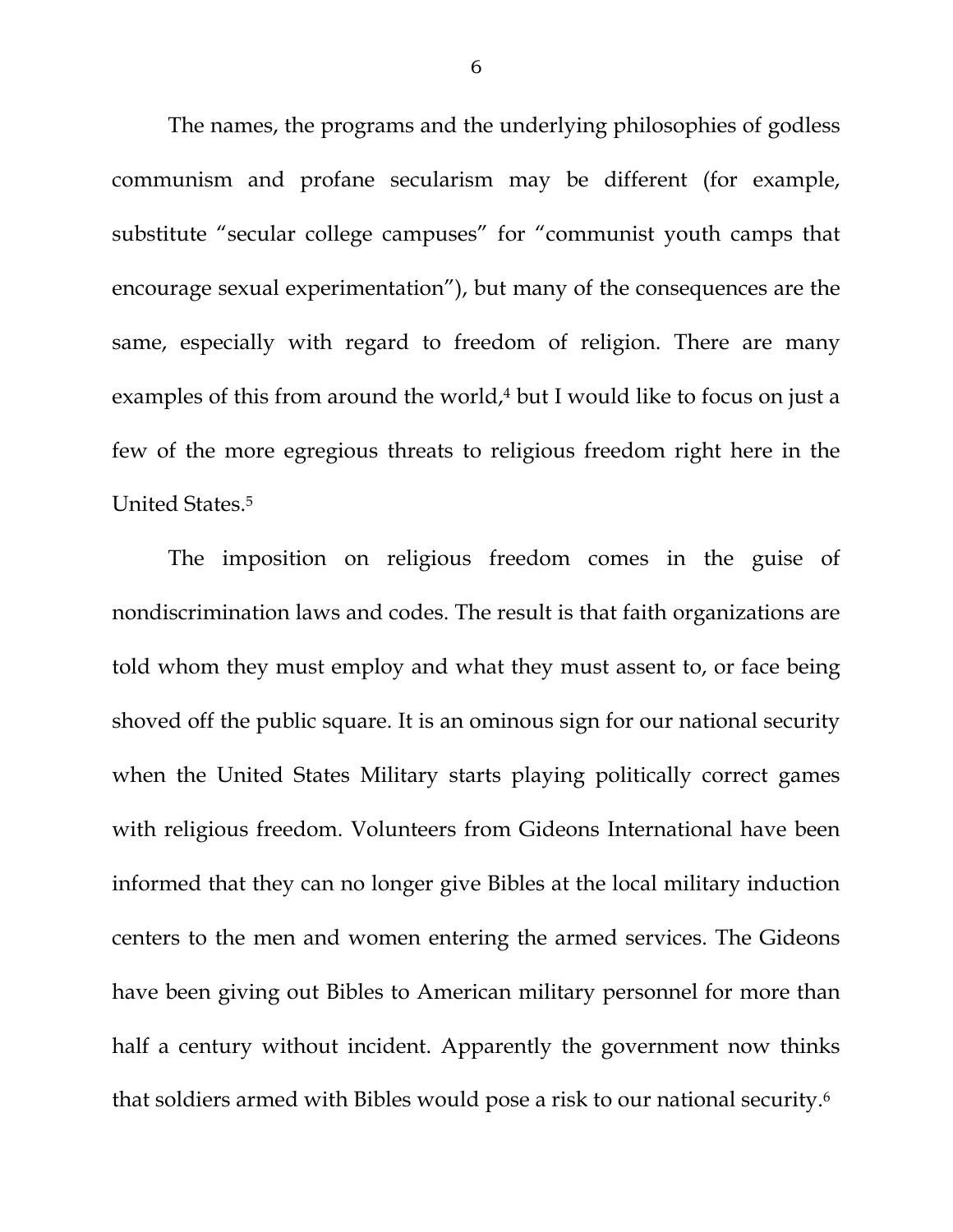Writing in THE WALL STREET JOURNAL, William McGurn rightly identifies what worries religious leaders across the spectrum of faiths and denominations: "At the core of their concern is just this: the politically correct rewriting of the First Amendment. Post-1791, what made America's religious freedom truly radical was not simply that it allowed people to worship (or not to worship) as they saw fit. The radical part was the guarantee it gave to corporate freedoms: to hold property together, to own newspapers, to run schools, to open hospitals and clinics, etc."7

My own recent experience as Bishop of Springfield in Illinois is illustrative. Last December the lame-duck session of the Illinois General Assembly passed a bill that authorized so-called "civil unions." Many of those who voted for this legislation were legislators who lost their elections just the month before and figured they had nothing to lose in voting for this bill since they had already been thrown out of office. Meanwhile the Governor of Illinois, Patrick Quinn, signed the bill into law, saying as he did so that his "support for civil unions was animated by his religious faith." Since newspaper accounts of his statement also identified him as a Catholic, I felt as the authentic leader of the Catholic faith in our state capital that I had to address the Governor's remarks, so I issued a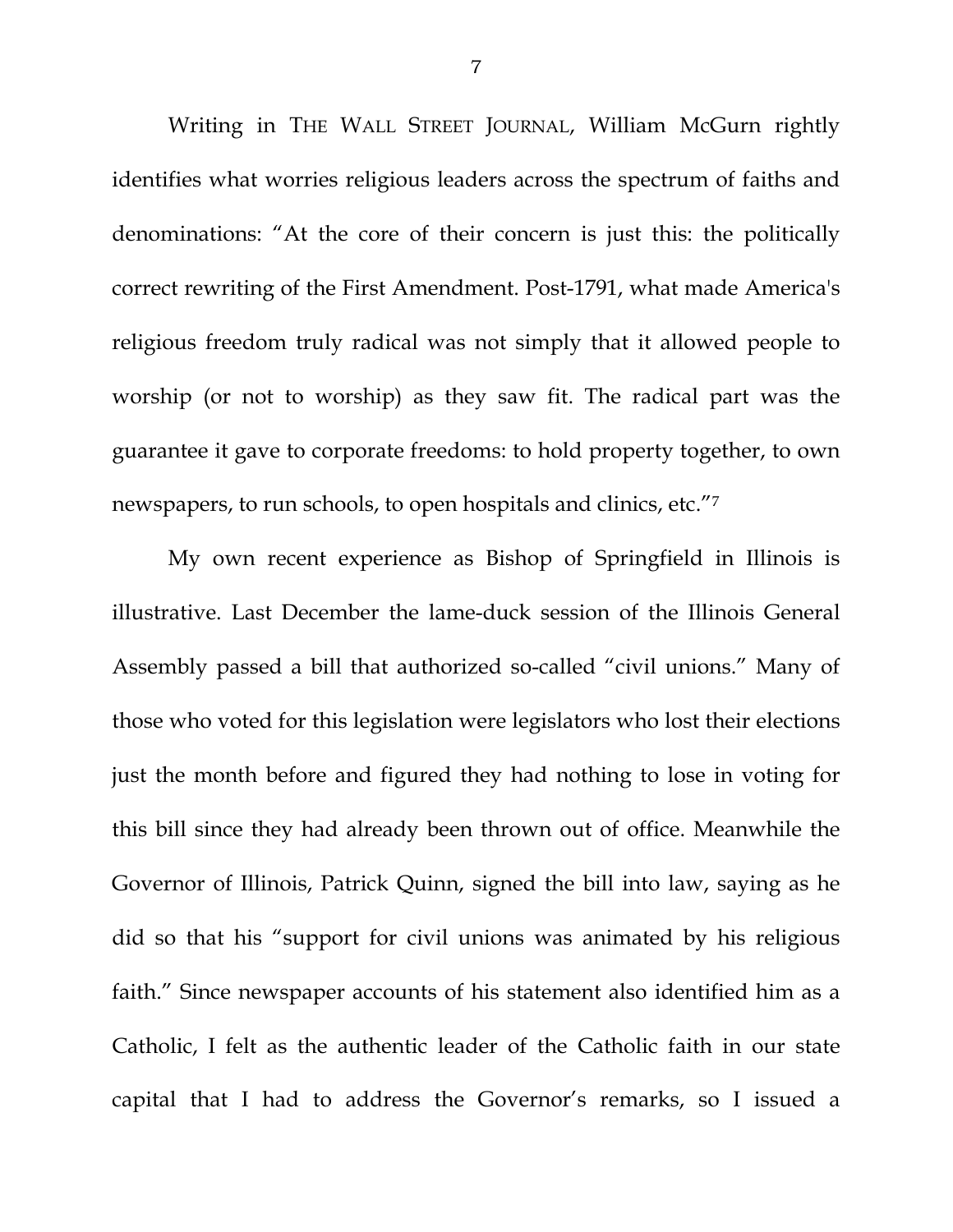statement noting that while the Governor professes that his religious faith animates his support for civil unions, he didn't say what religion that was, but it certainly wasn't the Catholic religion!8

Now I should point out that the full title of the law commonly referred to in the media as the "Civil Union Act" was actually the "Religious Freedom Protection and Civil Union Act," a rather Orwellian moniker. Apparently the proponents of civil unions couldn't garner enough votes to pass the bill unless they also provided some assurances that religious freedom would be protected. Despite being the first part of the title of the Act, there are only two sentences in the "Religious Freedom Protection and Civil Union Act" that deal with religious freedom. The first says, "Nothing in this Act shall interfere with or regulate the religious practice of any religious body." The second sentence reads, "Any religious body, Indian Nation or Tribe or Native Group is free to choose whether or not to solemnize or officiate a civil union."

There was some debate on the floor of the state senate whether those were two independent assertions or whether the first sentence simply introduced the second, which provided that no one would be compelled to officiate at a civil union ceremony. On December 1, 2010, the sponsor of the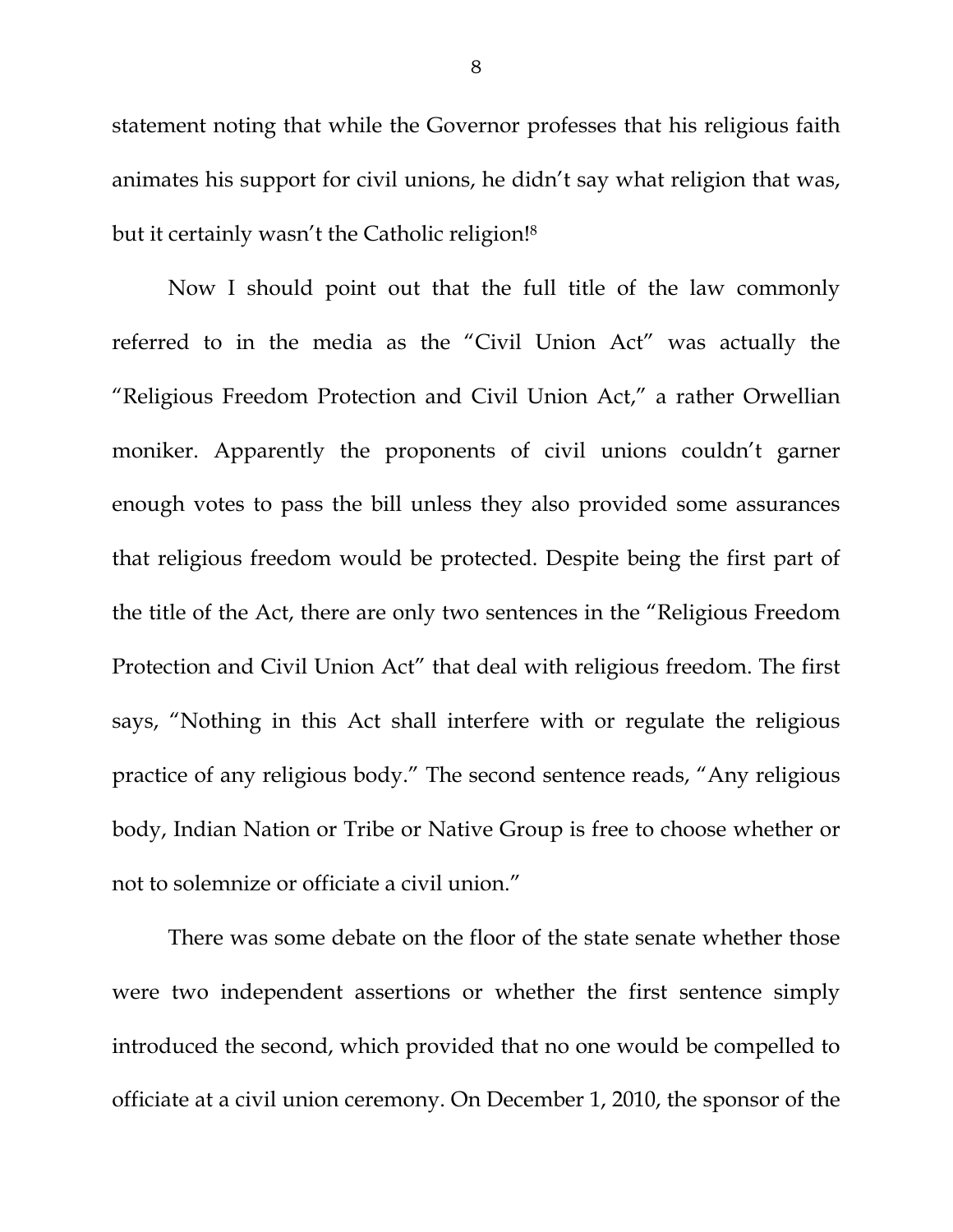bill which was adopted later that day answered affirmatively to specific, explicit questions put to him on the floor of the Illinois Senate, to the effect that the two sentences in Section 15, quoted above*,* are to be read separately so as to refer to "religious practice[s]" apart and distinct from the decision "whether or not to solemnize or officiate a civil union." He asserted that it was not the intent of the co-sponsors of the bill to "impede the rights that religious organizations have to carry out their . . . religious activities."9

Nevertheless, this past May, the Deputy Director of the Illinois Department of Children and Family Services, wrote to a religious social services agency, Evangelical Child & Family Services of Wheaton, Illinois, to the effect that DCFS "will be revising policies and procedures to include recognition of Civil Unions [which] may impact potential service delivery issues for faith-based agencies." The Deputy Director also wrote that the "Director will be sending out a letter to all agencies sharing the Department's intention to be inclusive of Civil Union relationships relative to adoption and foster children." Furthermore, DCFS' Deputy Director described the impact of its decision "to be inclusive of Civil Union relationships" as one that could well end its contractual relationship with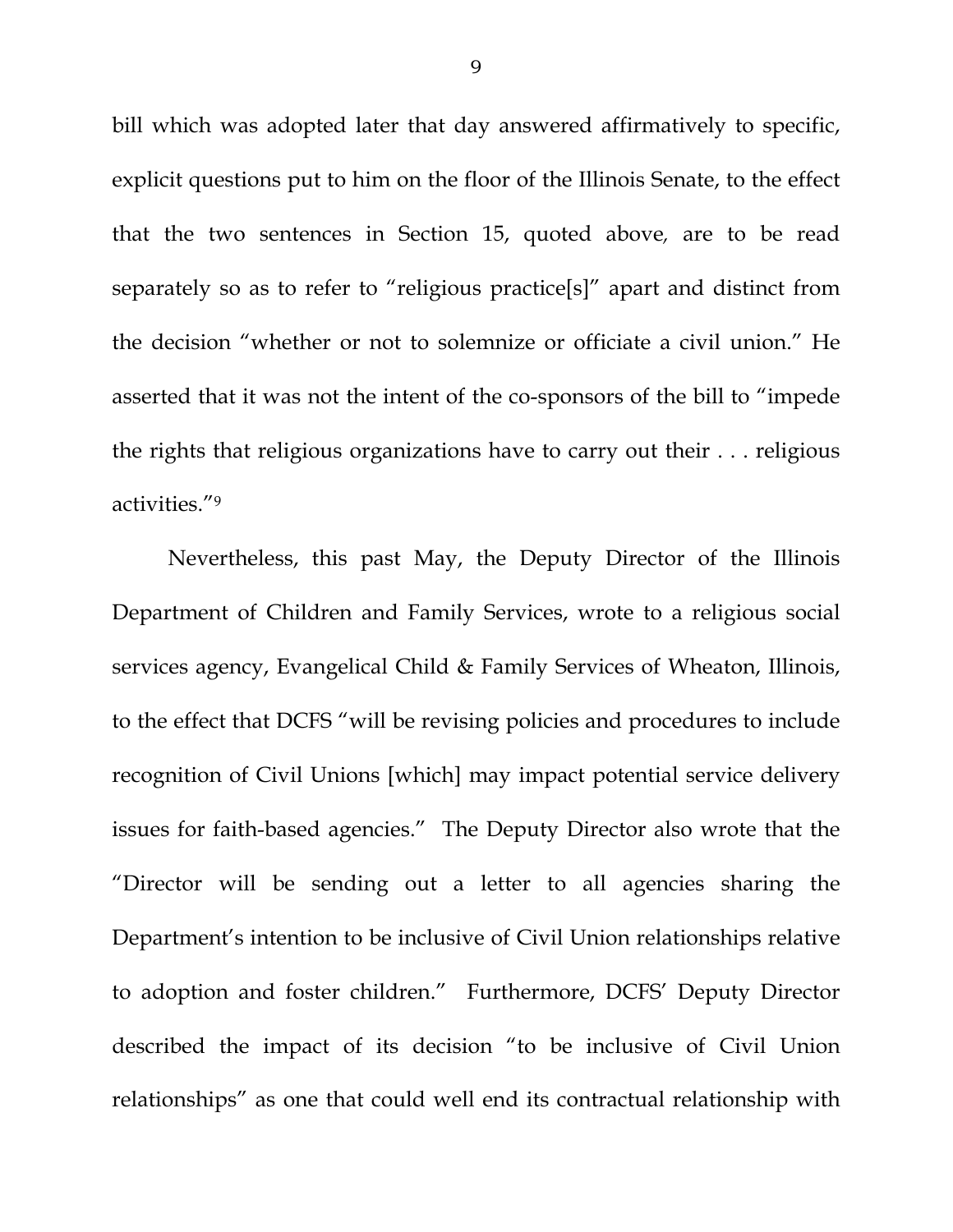Evangelical Child & Family Services, saying: "The decision to proceed with providing foster care will be yours to make, not DCFS'," and that, "If the policy changes conflict with your agencies [sic] religious beliefs, you and your Board can opt out of your foster care contracts."

Anticipating similar punitive action against Catholic foster care programs, Catholic Charities of the Dioceses of Springfield, Joliet and Peoria<sup>10</sup> went to court seeking a declaration that their longstanding position of not placing children with unmarried cohabiting couples – regardless of sexual orientation – is protected by the Illinois Human Rights Act, the Religious Freedom Protection and Civil Union Act, and the Illinois Religious Freedom Restoration Act. Catholic Charities also sought a court injunction against further action by Illinois government officials to the contrary.

Last month Circuit Judge John Schmidt ruled that Catholic Charities does not have a legal right to extension of its state contracts to oversee foster and adoptive children. Certainly nobody has a right to a state contract, but that is only part of the argument. The point is that, although nobody has a right to contract with the state, on the other hand, the state is not free to refuse to contract for basically illegal reasons. Just as an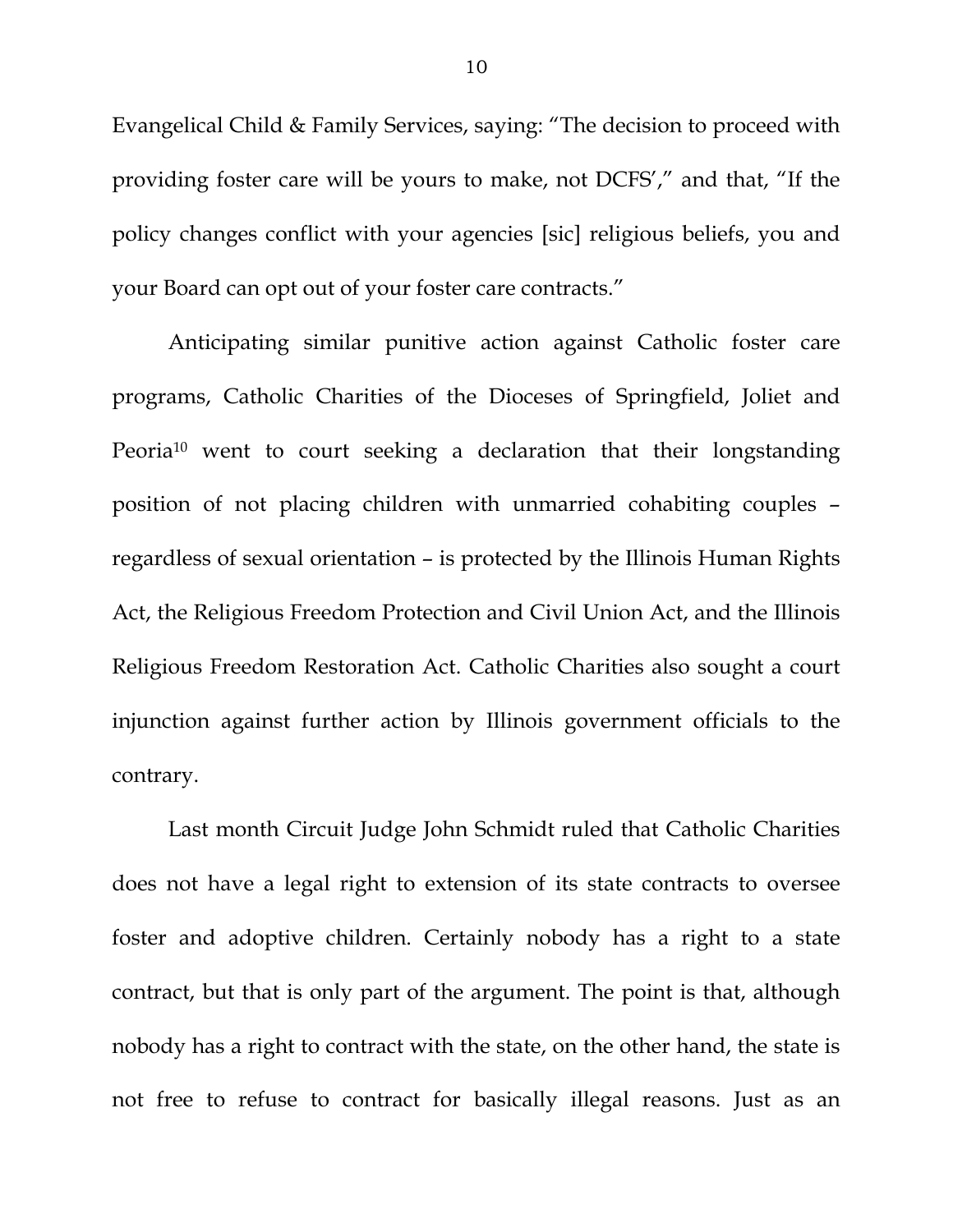employer can't refuse a job to someone because of race, the state can't refuse to issue a contract to an organization because of the group's religious beliefs. Our argument is that the state has chosen an illegal reason not to contract with us. It's our religious practice not to place children with unmarried, cohabitating couples. We believe that people who are cohabitating without marriage are living in a sinful condition. Unfortunately, just this past Monday Judge Schmidt denied our motion to reconsider whether the state can refuse to contract on the basis of the exercise of religion. He also refused to grant a stay of his ruling pending further legal action. Our attorneys are now seeking an emergency stay from the Illinois Appellate Court, since the foster care services of our Catholic Charities will be irreparably harmed if the State begins transferring children to other agencies.

The decision by the Department of Children and Family Services to sever its foster care and adoption services contracts with Catholic Charities is just one example of the state seeking to impose its version of profane secularism on American society. Another example was the order issued in 2005 by our impeached ex-Governor and now convicted felon Rod Blagojevich requiring pharmacies and pharmacists to dispense emergency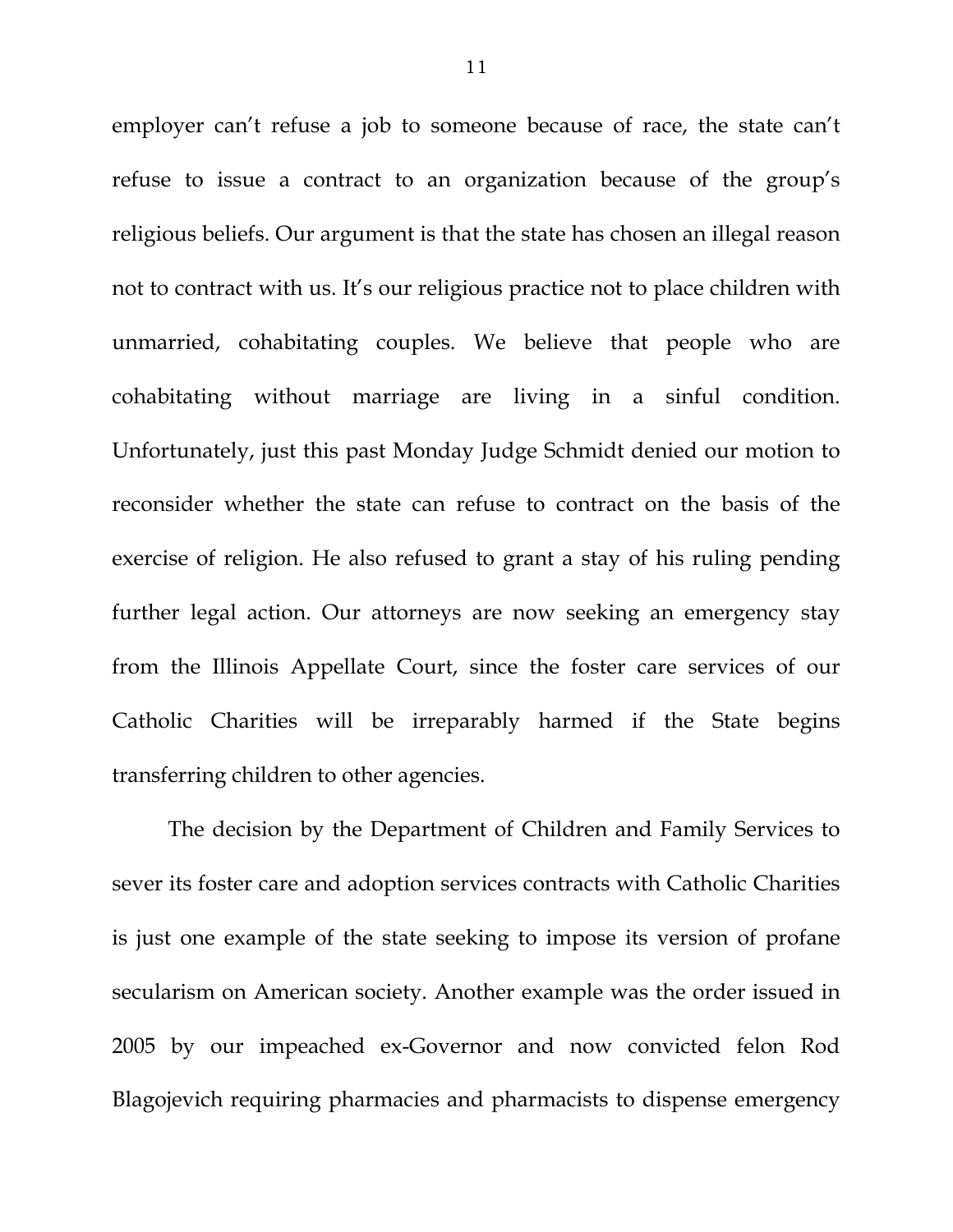contraception and abortion pills. Fortunately, the order was struck down by a Sangamon County judge this past April, after years of litigation. The concern down the line is about government requirements that would mandate contraception in insurance plans and ultimately even require Catholic hospitals to perform abortions. Such concerns are not paranoid delusions.

Recently the Secretary of the United States Department of Health and Human Services proposed a mandate that will force private insurance plans to cover contraception, chemical abortions and sterilizations, with an exemption for "religious employers" so narrow that it would provide no protection at all for individuals or insurers with a moral or religious objection to contraceptives or sterilization, but would instead cover only a very small subset of religious employers. The General Counsel for our Bishops' Conference has called this mandate "an unprecedented attack on religious liberty."11

According to the mandate, a church is not a religious employer if it (a) serves those who are not already members of the church, (b) fails to hire based on religion, or (c) does not restrict its charitable and missionary purposes to the inculcation of religious values.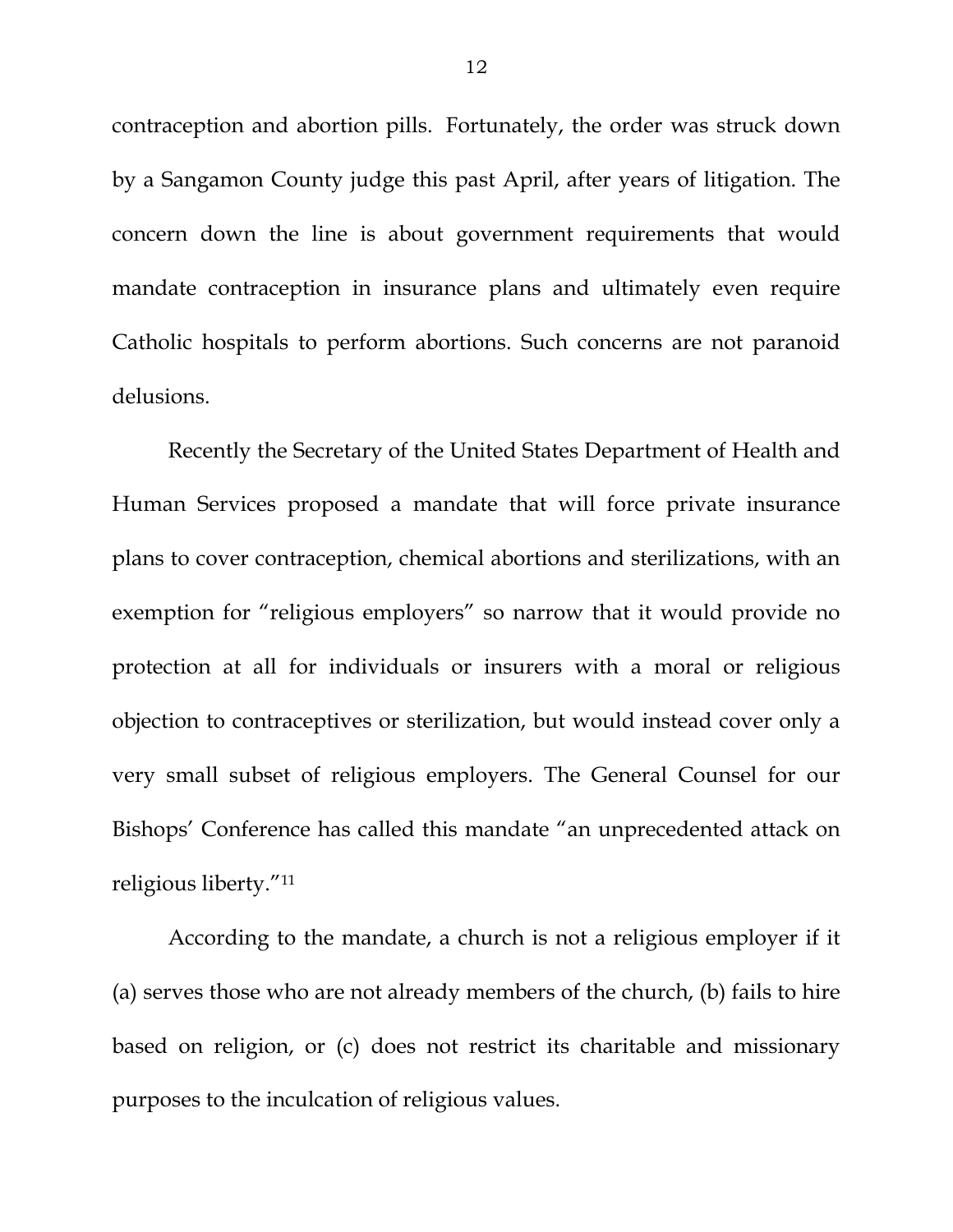Such narrow criteria bear no reasonable relation to any legitimate (let alone compelling) government purpose. Under these criteria, even the ministry of Jesus and the early Christian Church would not qualify as "religious," because they did not confine their ministry to their coreligionists or engage only in a preaching ministry. Imagine the outcry if our Catholic Charities, Catholic hospitals, and Catholic universities announced that they would only hire Catholics and only serve Catholics. But that is not our approach, which itself is based on a religious principle shown in the parable of the Good Samaritan, in which Jesus teaches concern and assistance for those in need, regardless of faith differences.

While the exemption is deeply problematic, $12$  the fundamental problem is with the mandate itself. Only by rescinding the mandate will all of the serious moral problems that the mandate creates be eliminated.

Your own Archbishop, Cardinal Daniel DiNardo, addressed these concerns in a letter dated September 7, 2011 to all members of the United States Congress. Writing in his capacity of Chairman of the Committee on Pro-Life Activities of the United States Conference of Catholic Bishops, Cardinal DiNardo wrote, "While I have written previously to encourage your support for the Respect for Rights of Conscience Act (H.R. 1179, S.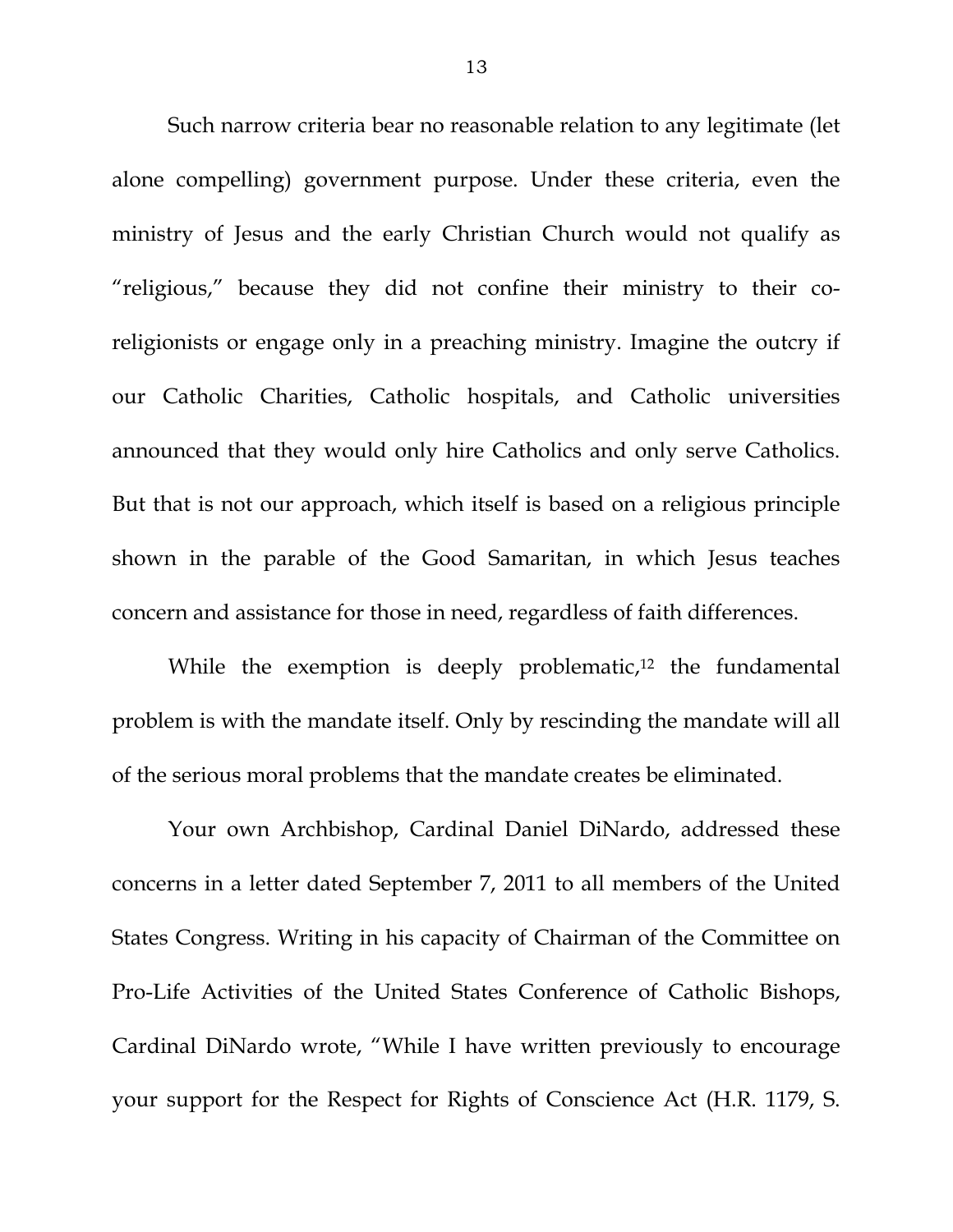1467), recent events make this request more urgent. . . . As you may know, the nation's largest abortion provider, Planned Parenthood, actively campaigned for the mandate now issued by HHS, and supports mandated coverage of chemical as well as surgical abortion. Planned Parenthood and other pro-abortion groups hope that once there is a national mandate for 'prevention' of pregnancy as if it were a disease inimical to women's wellbeing, this will build their case for promoting abortion as the 'cure'. . . . In this letter I wish to focus on the threat posed by such a mandate to rights of conscience and religious freedom, as Congress has protected these rights in the past and needs to do so again. . . . Therefore I urge you to support and co-sponsor the Respect for Rights of Conscience Act, to help preserve respect in federal law for the freedom to follow the dictates of one's conscience."13

If democracy is to survive in this country and not fall to a new form of totalitarian government, we need to recapture the role of religious and moral values advocated by our first President, George Washington. In his farewell address in 1796, President Washington declared, "Of all the dispositions and habits which lead to political prosperity, religion and morality are indispensible supports. . . . Let it simply be asked, Where is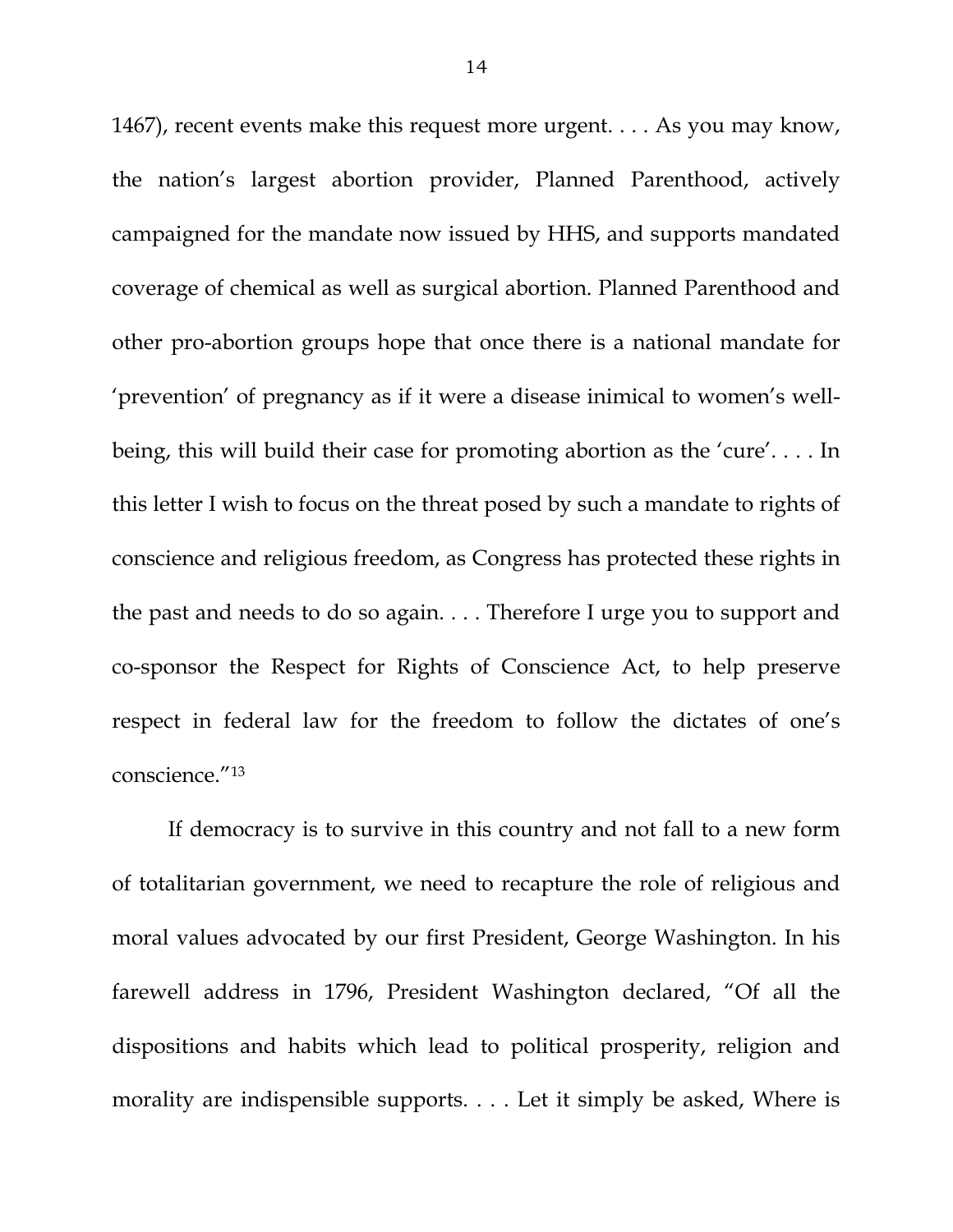the security for property, for reputation, for life, if the sense of religious obligation desert the oaths which are the instruments of investigation in courts of justice? And let us with caution indulge the supposition that morality can be maintained without religion."14

 Perhaps the best antidote to profane secularism can be learned from the example of those who withstood and defeated godless communism. One of the staunchest defenders of the Church in communist Poland was the Primate of Poland, Cardinal Stefan Wyszyński. In May 1953, the communist regime ordered the implementation of a law by which it, not the Catholic Church, would appoint and remove pastors, vicars and bishops. The Church would become, *de facto*, a subsidiary of the state. In a powerful sermon at Warsaw's St. John's Cathedral, Cardinal Wyszyński drew the line, saying, "We teach that it is proper to render unto Caesar the things that are Caesar's and to God the things that are God's. But when Caesar sits himself on the altar, we respond curtly: he may not."15

Shortly afterwards Cardinal Wyszyński was arrested and began three years of internment. "By the end of the year, eight bishops and 900 priests were in prison for their faith. The numbers would increase to 2,000 over the next two years, while theological faculties were closed, parents threatened,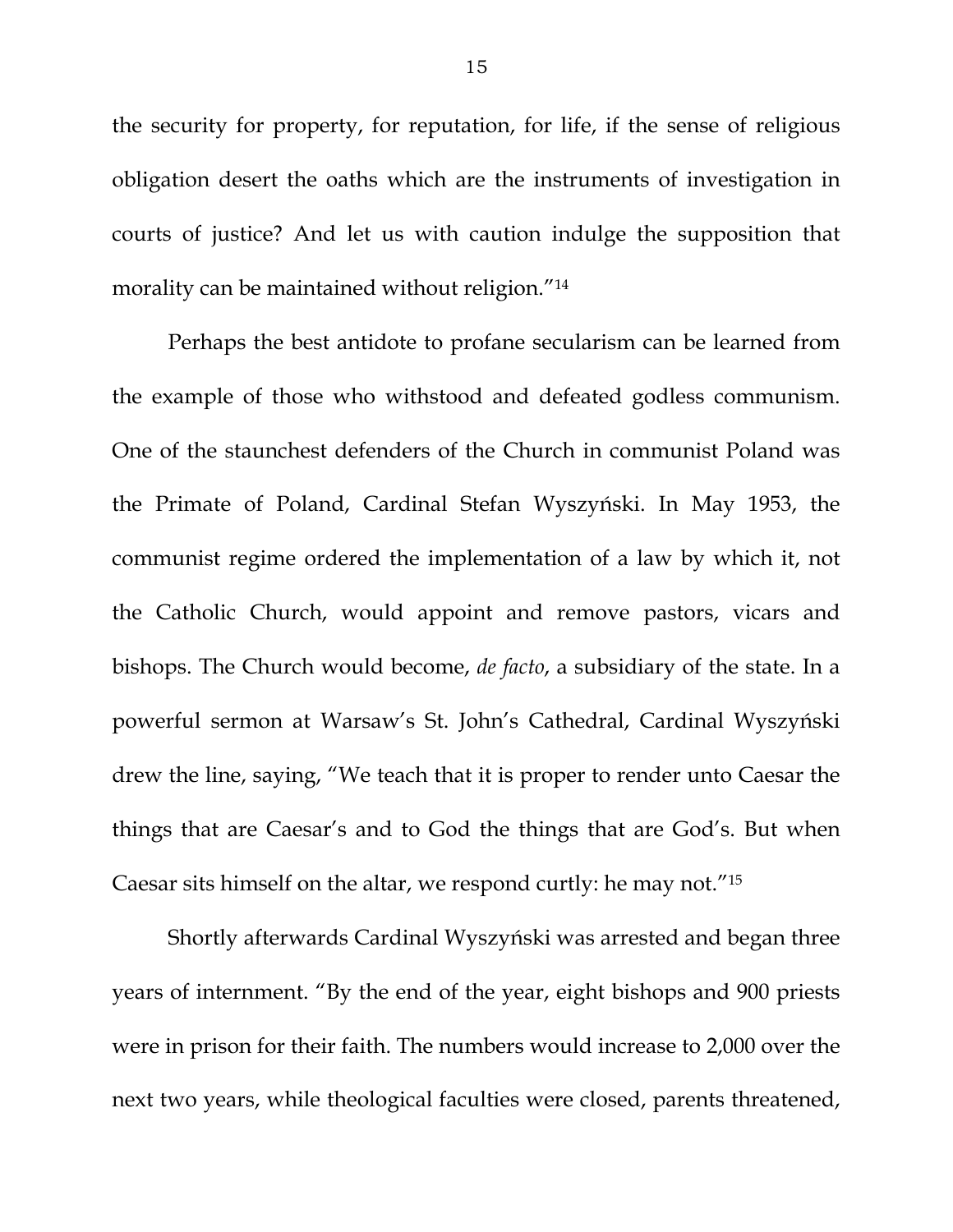religious education stopped in the schools, and onerous taxes [were] laid on the Church."16 When unrest took hold of Poland in the form of workers' demonstrations during a general strike in June 1956 that was crushed by tanks of the Red Army, the new communist leader realized that "only one man could calm the situation – Cardinal Stefan Wyszyński – and so he had him released from his interment, but only after Cardinal Wyszyński demanded and received other concessions from the communist authorities.17

A young Bishop by the name of Karol Wojtyła would follow in the footsteps of Cardinal Wyszyński in defending religious freedom. Following World War II, the Polish government established a town called *Nowa Huta* in the industrial outskirts of Kraków. They intended it to be a model communist city without God, comprised of steel workers and other laborers, but in which there was to be no church building. The Polish Catholics of *Nowa Huta* and the local Auxiliary Bishop thought otherwise. On December 24, 1959, Bishop Wojtyła began celebrating Christmas Midnight Mass in a freezing open field in *Nowa Huta* during the years in which the communist regime refused a building permit. On October 13, 1967, the communist authorities finally gave permission to build a church,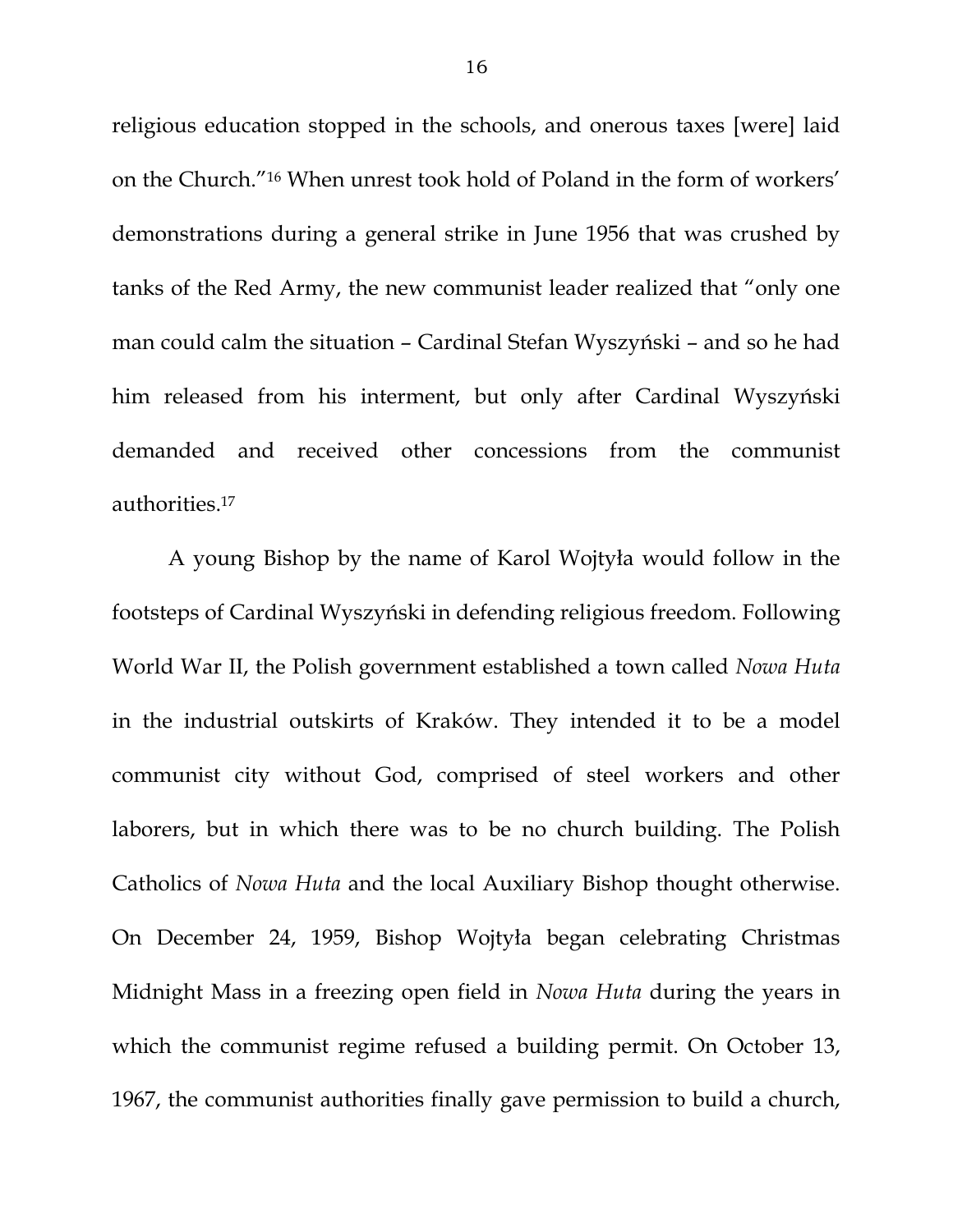and the very next day, Wojtyła, who by then had become the Cardinal Archbishop of Kraków, "drove to *Nowa Huta* and turned the symbolic first spade of earth, preparing the ground for the cornerstone, which was donated by [Pope] Paul VI and taken from a fragment of Constantine's ancient basilica of St. Peter in Rome."18 The triumph of Cardinal Wojtyła was celebrated with his dedication of the new church in *Nowa Huta* on May 15, 1977.19

Poland was blessed with some strong bishops during the years of communist persecution, especially Cardinal Wyszyński and Cardinal Wojtyła, but we should note that their eventual success was bolstered by a fervent and determined laity. Without the protests of the laity, Cardinal Wyszyński would not have been released from his confinement and Cardinal Wojtyła would never have dedicated a new church in *Nowa Huta*. People need to keep that in mind when they demand strong leadership from their bishops. Yes, the successors of the apostles must be willing to lay down their lives for the faith as did the first apostles, but bishops should also be able to count on the dedicated and zealous support of the lay Christian faithful.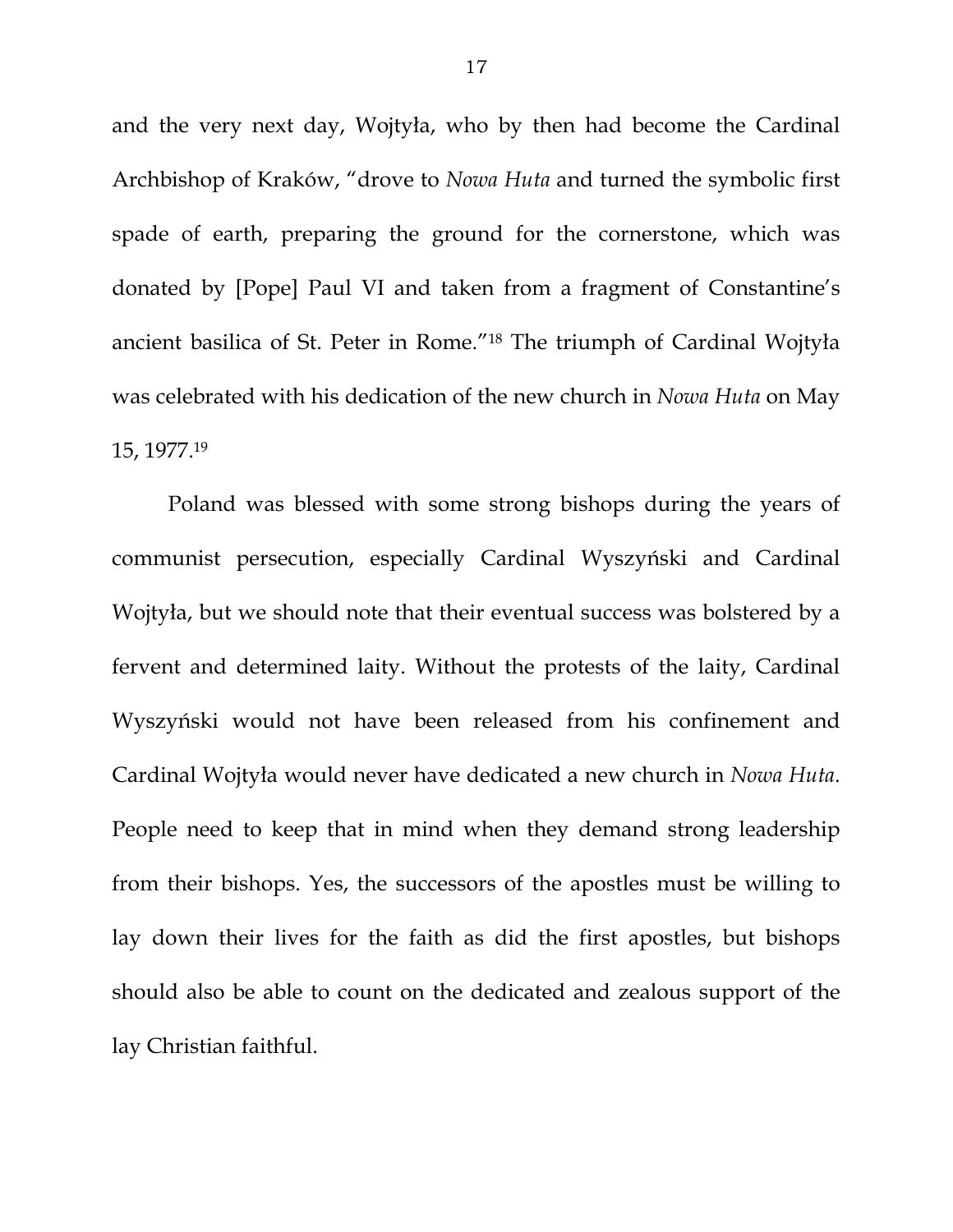In closing, last year when Pope Benedict XVI appointed me to serve as the ninth Bishop of Springfield in Illinois, I chose June 22nd, the Feast of the English martyrs, Saints Thomas More and John Fisher, as the date of my Installation Mass. I never knew exactly why my parents decided to name me Thomas John, but as Pope John Paul II used to say, there are no coincidences, only God's providence. This day was appropriate because St. John Fisher was a Bishop, while St. Thomas More has long been a special patron saint for me not only because I served as Chancellor, as Thomas More did, but also because Thomas More is the patron saint of lawyers and politicians, whose intercession I rely upon in my pastoral ministry as shepherd of the state capital of Illinois.

 "A Man For All Seasons" is the epic film about the life of St. Thomas More, who faced persecution from his sovereign, King Henry VIII. In the screenplay written by Robert Bolt, there is a very poignant scene towards the end of the story of the trial of Thomas More, who was charged for High Treason for his refusal to sign the Act of Supremacy, making King Henry VIII the head of the Church of England. An unsavory character by the name of Sir Richard Rich has just perjured himself on the witness stand by giving false testimony by which More would surely be convicted. Before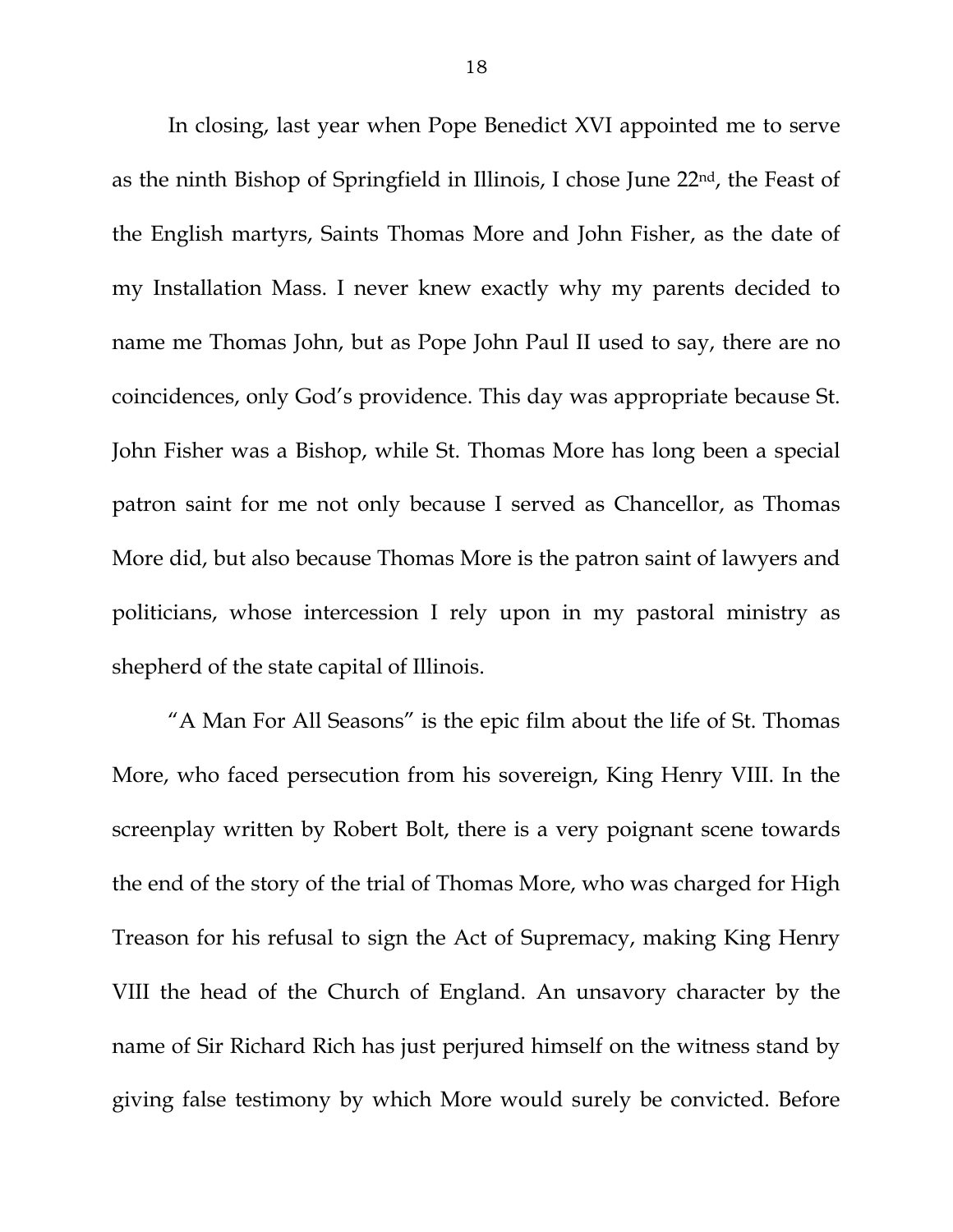Sir Richard leaves the witness stand, More says, "I have one question to ask the witness. That's a chain of office you are wearing. May I see it?" Rich allows More to examine the medallion, whereupon More says, "The red dragon." More then asks Cromwell, who is conducting the interrogation, "What's this?"

 Cromwell answers, "Sir Richard is appointed Attorney-General of Wales."

 More, we are told, looks into Rich's face with pain and amusement and asks, "For Wales? Why Richard, it profits a man nothing to give his soul for the whole world . . . But, for Wales!"20

Unfortunately we live in a time when many other politicians are quite willing to give their souls for even less than Wales! As we leave this gathering tonight, my prayer for you is that, through the intercession of Saints Thomas More and Bishop John Fisher, more lawyers and politicians will follow their courageous example of faithful adherence to the teachings of the Catholic Church and help to promote and protect religious freedom in our nation and in the world. On the day of our death, may we be able to proclaim as did Sir Thomas More when he faced his executioner, "I die the King's good servant, but God's first."21 May God give us this grace. Amen.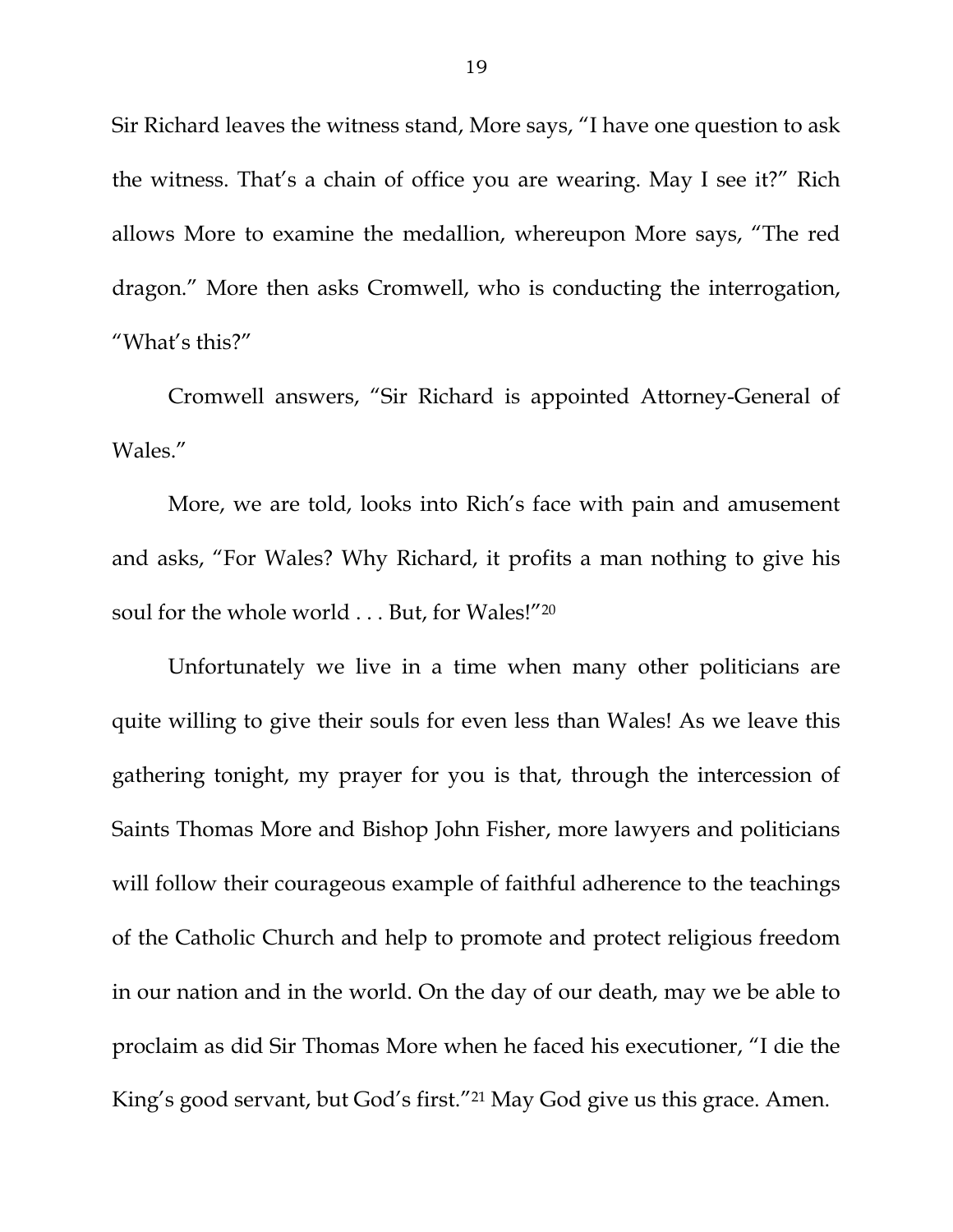$\overline{a}$ 

2 Francis Cardinal George, O.M.I., "The Church in History, the Church Today*,*" *The Catholic New World*, August 28, 2011, p. 3.

3 George Weigel, *The End and the Beginning: Pope John Paul II – The Victory of Freedom, the Last Years, the Legacy* (New York: Doubleday, 2010), p. 48.

4 British court disqualifies couple from becoming foster parents because of their Christian views on premarital and homosexual intercourse, "On File," Origins, March 17, 2011, vol. 40, no. 40, p. 664. Swedish Pastor Sentenced to Month in Prison for Preaching Against Homosexuality, LifeSiteNews.com, July 5, 2004, www.lifesitenews.com/news/archive/ldn/2004/jul/04070505. In 1997 the Ontario Human Rights Commission fined the City of London and its mayor, Diane Haskett, \$10,000 for refusing to proclaim Gay Pride Day. It also ordered Haskett to make a public statement praising the "valuable contributions of gays and lesbians to her community," which she refused to do. In 2001 in Toronto, Ontario, printer Scott Brocke was fined \$5,000 for refusing to print homosexual-themed stationery for the Canadian Gay and Lesbian Archives. In 2002 in Saskatchewan, the StarPhoenix newspaper of Saskatoon and Hugh Owens were ordered to pay \$1,500 to three homosexual activists for publishing an ad in the newspaper in 1997 quoting Bible verses regarding homosexuality. "Court Reverses Ruling," *WorldNetDaily*, April 14, 2006. In 2005 a British Columbia Knights of Columbus council was ordered to pay \$2,000 to two lesbians, plus their legal costs, for refusing to allow its facility to be used for their "wedding." In January 2006, Catholic city councilman John DeCicco of Kamloops, British Columbia, was fined \$1,000 and required to apologize for saying that homosexuality is "not normal or natural. " LifeSiteNews, Jan. 19, 2007. In 2005 in Alberta, Most Reverend Frederick Henry, Roman Catholic Bishop of Calgary, was subject to two complaints before the Alberta Human Rights Commission after publishing a pastoral letter defending the traditional definition of marriage earlier that same year. Bishop Henry said, "The social climate right now is that we're into a new form of censorship and thought control, and the commissions are being used as thought police." "Canada's Human Rights Beef with Catholics," Zenit, Feb. 5, 2008. In February 2007 complaints were brought before the Canadian Human Rights Commission targeting *Catholic Insight* magazine and Father Alphonse De Valk, a well-known pro-life priest, for quoting from the Bible and church documents to refute "same-sex marriage." "Canada's Human Rights Beef with Catholics," Zenit, Feb. 5, 2008. In 2007 the Christina Heritage Party of Canada and its leader Ron Gray were investigated by the Canadian Human Rights Commission after a homosexual activist complained that he was offended by material on the party's web site, "Christian Political Party before Human Rights Commission." *LifeSiteNews*, Nov. 27, 2007. In Iran, in a challenge to the Mideast's small but vibrant Christian communities, dozens of Christians were arrested within two weeks of Christmas last year, Farnaz Fassihi and Matt Bradley. "Iran Targets Christians With a Wave of Arrests," THE WALL STREET JOURNAL, January 7, 2011. In Pakistan, 42-year-old Shahbaz Bhatti, a Catholic and Pakistan's federal minister for religious minorities, was murdered this past March 2 while being driven to work because he opposed Pakistan's blasphemy law, which made it a crime punishable by death for anyone who insults Islam, George Weigel. "Martyrdom in Pakistan: A Brace Man's Confession of Faith," *Catholic Times*, August 28, 2011, p. 5. See also, "Pakistan Minorities Minister Shahbaz Bhatti Shot Dead," BBC New South Asia, March 2, 2011, www.bbc.co.uk/news/world-south-asia-12617562. This past summer, the chief rabbi for Great Britain, Lord Sacks, told a House of Commons committee in June, "I share a real concern that the attempt to impose the current prevailing template of equality and discrimination on religious organizations is an erosion of religious liberty." William McGurn, "Religion and the Cult of Tolerance: Freedom of Religion Isn't Just About Thought and Speech," THE WALL STREET JOURNAL, August 16, 2011, http://online.wsj.com/article/SB10001424053111903480904576510510748329454.html.

<sup>1</sup> Francis Cardinal George, O.M.I., *God in Action: How Faith in God Can Address the Challenges of the World* (New York: Doubleday Religion, 2011), pp. 27-28.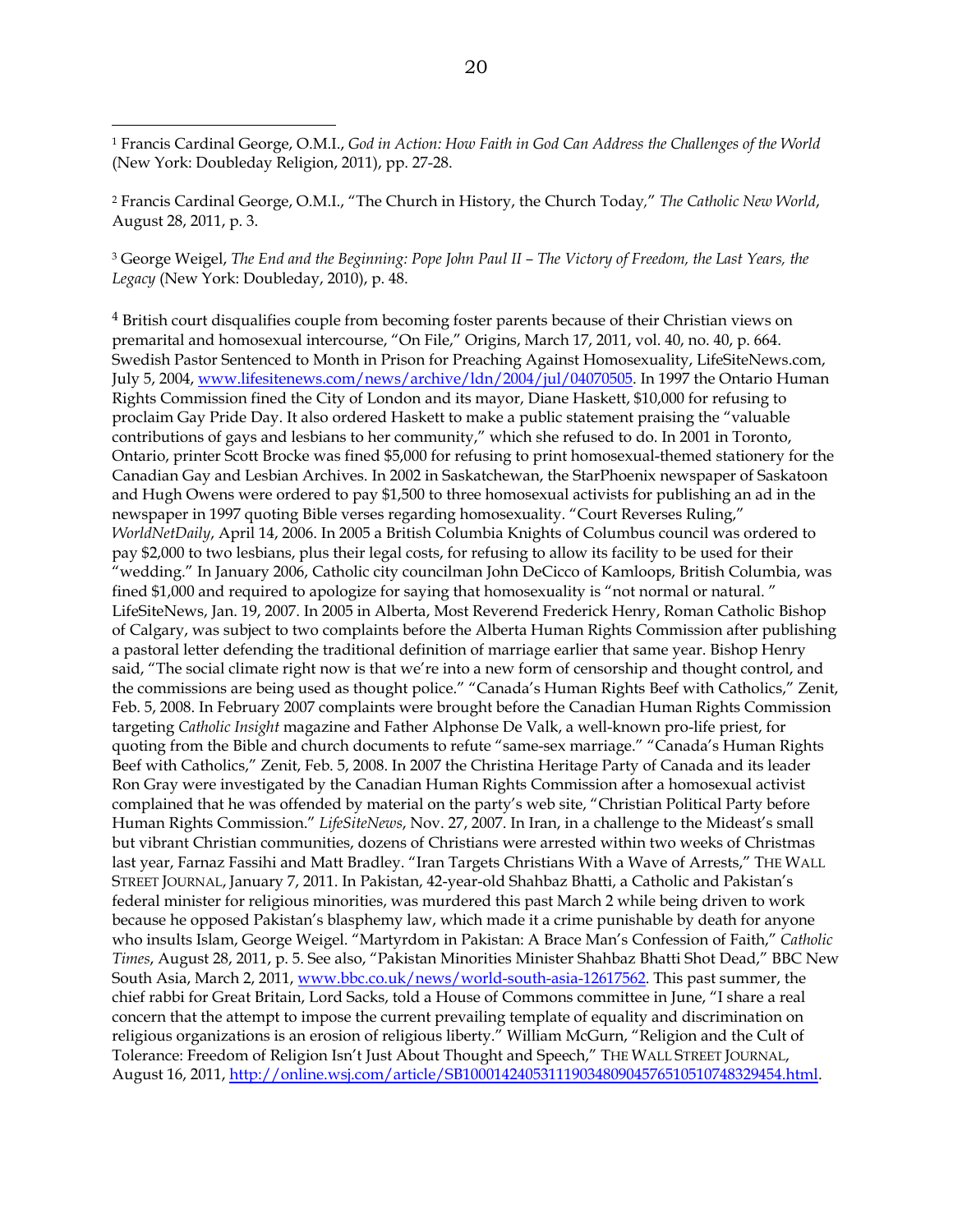5 Last month Kentucky Governor Steve Beshear said approval for a local merger that would create a new Catholic hospital system will depend on maintaining a "public mission"—by which he means the performance of procedures, such as sterilization, at odds with church teaching. In San Francisco, opponents of circumcision recently attempted to outlaw it via state ballot. The California State University system has been found within its legal rights to deem a Christian fraternity and sorority unfit for recognition. Meanwhile, the National Labor Relations Board declared that two Catholic colleges are not in fact Catholic. William McGurn, "Religion and the Cult of Tolerance: Freedom of Religion Isn't Just About Thought and Speech," THE WALL STREET JOURNAL, August 16, 2011, http://online.wsj.com/article/SB10001424053111903480904576510510748329454.html.

6 William B. Fry, "Religious Freedom and the Military," THE WALL STREET JOURNAL, August 16, 2011, p. A12.

7 William McGurn, "Religion and the Cult of Tolerance" (see endnote 10).

 $\overline{a}$ 

8 Carla K. Johnson and Christopher Wills, "Illinois Senate Approves Civil Unions for Gay Couples," *Peoria Journal Star*, December 1, 2010, www.pjstar.com/news/x556839158/Ill-Senate-approves-civilunions-for-gay-couples.

9 Senator Haine referred to a variety of religious practices on the part of "these institutions of faith of all denominations, Christian and Jewish [which] go to their various agencies providing social services, retreats, religious camps, homeless shelters, senior care centers, adoption agencies, hospitals, a wide gamut of things. So, that's covered under the first sentence" of Section 15, he queried, to which Senator Koehler answered: "Yes. The – certainly the intent of Representative Harris and I is not to at all, you know, impede the rights that religious organizations have to carry out their – what their duties and – and religious activities are."136th Legislative Day, 96th Illinois General Assembly, Regular Session, Senate Transcript, p. 81.

<sup>10</sup> Catholic Social Services of Southern Illinois in the Diocese of Belleville later joined as a co-plaintiff in this lawsuit.

<sup>11</sup> "USCCB Urges Rescission of HHS Contraceptive Mandate, Criticizes 'Inexplicably Narrow' Definition of Religious Freedom," August 31, 2011, http://www.usccb.org/news/2011/11-168.cfm.

 $12$  "The exemption is narrower than any conscience clause ever enacted in federal law, and narrower than the vast majority of religious exemptions from state contraceptive mandates. By failing to protect insurers, individuals, most employers, or any other stakeholders with a religious objection to such items and procedures, the HHS exemption, like the mandate itself, violates the U.S. Constitution and various federal statutes." Letter of Mr. Anthony Picarrello, United States Conference of Catholic Bishops General Counsel, and Mr. Michael Moses, Associate General Counsel, to the Department of Health and Human Services, August 31, 2011, http://www.usccb.org/about/generalcounsel/rulemaking/upload/comments-to-hhs-on-preventive-services-2011-08.pdf.

<sup>13</sup> http://www.usccb.org/issues-and-action/religious-liberty/conscienceprotection/upload/preventive-letter-to-house-2011-09.pdf

14 George Washington, "Farewell Address," 1796, available from the Avalon Project, Yale Law School, Lillian Goldman Library; quoted in Carl Anderson, *Beyond a House Divided: The Moral Consensus Ignored by Washington, Wall Street and the Media* (New York: Doubleday, 2010), pp. 27-28.